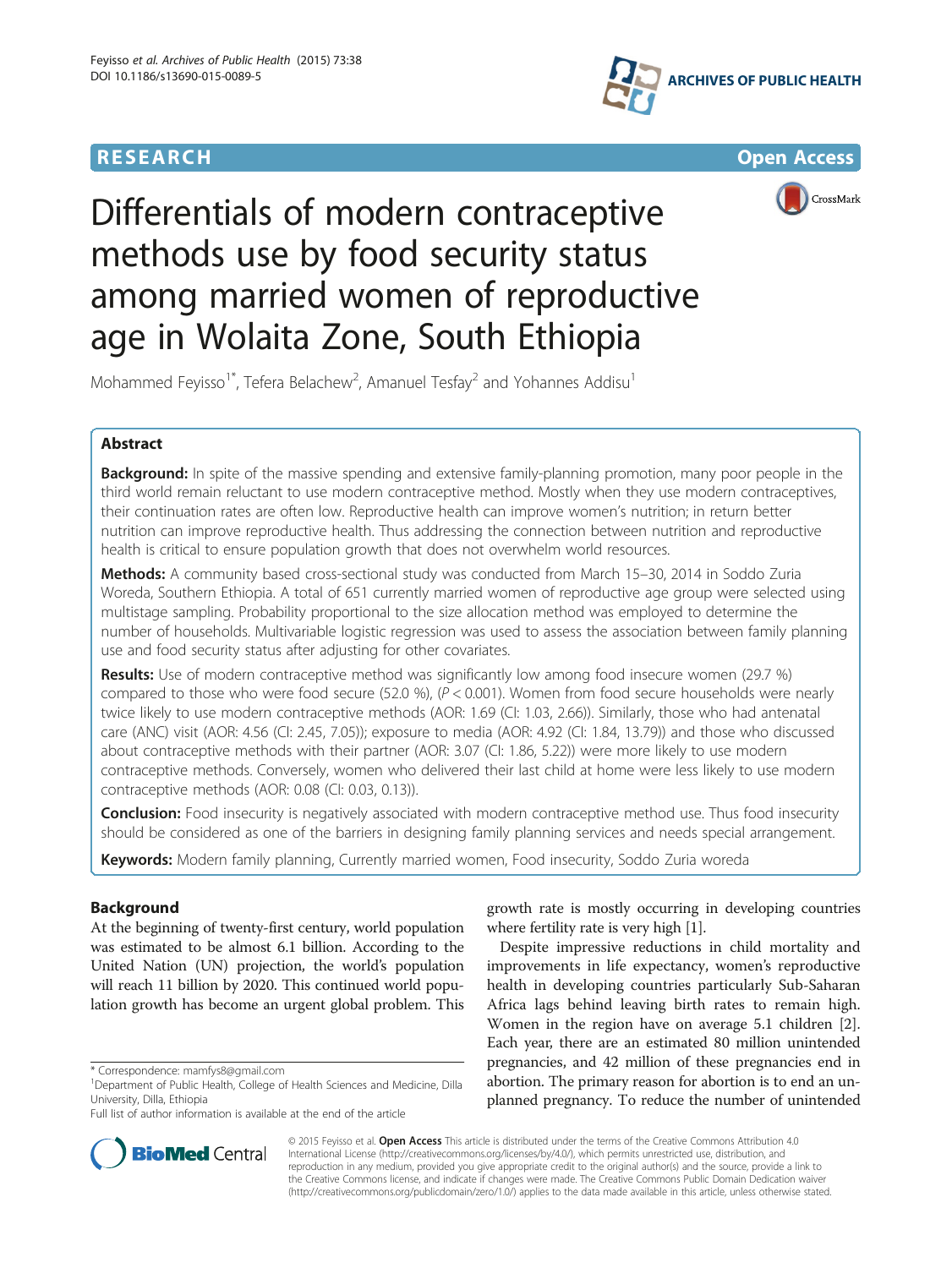pregnancies and the number of abortions, women must have access to contraceptive information and services. Studies around the world revealed that, in regions where women had given high-quality contraceptive services, the number of abortions would have been decreased [\[3](#page-8-0)].

Family planning is a viable solution to control such a fast growing population and its associated consequences. In addition to spacing and limiting the number of children, it improves the maternal and child health: it empowers women and enhances economic development [[4\]](#page-8-0). Family planning is also one of the human rights. In this regard Article 16 of the Teheran Proclamation issued by the United Nations Conference on Human Rights in 1968 states that "…Parents have a basic human right to determine freely and responsibly the number and spacing of their children"[[5\]](#page-8-0).

In spite of the massive spending and extensive family planning promotion over three decades, many poor people in the third world remain reluctant to use modern contraception in the early twenty-first century. Attitudes and the need for children among the poor are often quite different from that of family-planning enthusiasts, who are mostly middle class individuals. Mostly when poor people use modern contraceptive methods, their continuation rate of modern contraceptive methods use is often low. Poverty and adverse social conditions including lack of information and access to other methods of birth control, threats of discontinued social benefits, and economic constraints also set the conditions for abuses in family-planning programs [[6\]](#page-8-0).

Ethiopia has been deemed a population-climate "hotspot" place where rapid growth and a changing climate pose grave threats to food security and human well-being. One in ten Ethiopians is chronically food insecure, and nearly one in five go hungry in drought years. With almost half of its people under the age of 15 and an average fertility rate of nearly five (4.8) children per woman, Ethiopia's population is the fifth fastest growing in the world [[7](#page-8-0)]. In Ethiopia most of the modern contraceptive methods that are the results of current technologies are available, and around 97.1 % of the communities are aware of those methods. Modern contraceptive methods that are commonly used in the country are injectables (20.8 %), implants (3.4 %), pill (2.1 %), female sterilization (0.5 %), intrauterine device (IUD) (0.3 %), male condom (0.2 %) and other methods are rarely used [\[9](#page-8-0)].

A closer look at Ethiopia shows that neither the Malthusians nor the Boserupians quite get it right concerning the relation between population and food supply. The connections between population and food security are extraordinarily complex. The country is characterized by highly troubling Global Hunger Index (29.8 i.e. 80th out of 84 countries) [[8\]](#page-8-0) and poor family planning utilization (only 29 % of married women) [\[9](#page-8-0)]

which leads to rapid population growth that does not match with available resource [[10\]](#page-8-0). Numbers matter, but so do other dynamics, such as migration and age structure. Context is paramount: the right policies are essential to encouraging and reaping the benefits from

be tailored to local circumstances [\[7](#page-8-0)]. Women's health is crucial to food security and nutrition. Agriculture and food security programmes should be uniquely positioned to respond to women's productive and reproductive needs. Reproductive health services can improve women's and children's nutrition, and better nutrition can improve reproductive health. Population growth directly challenges food security, particularly in sub-Saharan Africa, and food security and agricultural programmes can be an effective means to deliver reproductive health services, and integrate family planning with sustainable agriculture [[11](#page-8-0)].

positive demographic trends, but those policies must

Addressing the connection between food security and reproductive health is critical to ensure population growth that does not overwhelm the world's resources. Program for Appropriate Technology in Health (PATH's) Integrated Population and Costal Resource Management Project exemplifies a cost-effective intervention which integrated sustainable fishing practices with improved access to family planning, enabled coastal communities with a history of rapid population growth, extensive malnutrition, and overwhelmed municipal fisheries to take control of their reproductive health and natural resources for the sustainability of community life [[12\]](#page-8-0).

Nearly everywhere, wealthier women are more likely to use modern contraceptives than poorer women. The disparities in use between rich and poor are most pronounced in countries with low contraceptive use such as in Uganda. In countries such as Honduras, contraceptive use overall may rise, but the poor still lag behind [\[13](#page-8-0)].

The influence of food insecurity on the utilization of family planning services is not well-explained directly, with little studies demonstrating the effect of socioeconomic status [[14\]](#page-8-0), standard of living [[15\]](#page-8-0), asset index [[16](#page-8-0)–[18](#page-9-0)] and income [[16](#page-8-0), [19](#page-9-0)] on family planning outcome.

There are also incompatible findings from some studies. A study conducted in Butajira District, South Central Ethiopia identified variables like ecology/residence, household food shortage, and educational status and house hold livelihood as determinants of family planning utilization. The study found that married women who were members of food self deficient households were about 1.58 times more likely to use family planning compared to their counterparts in food self sufficient households though the association turned statistically insignificant when other variables are included [[20](#page-9-0)]. Contrary to expectations, spousal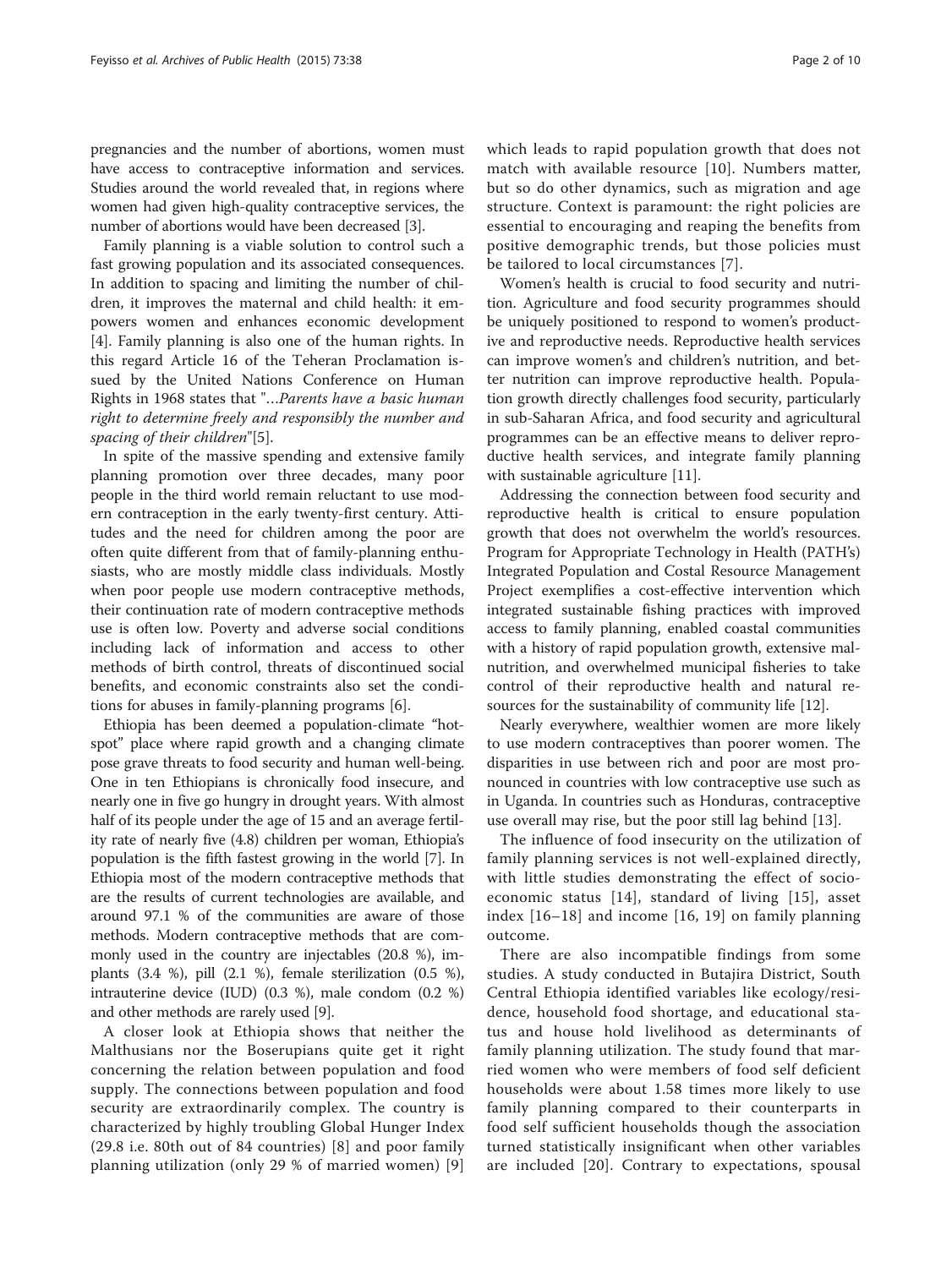communication about family planning and geographic accessibility to service facilities were found to be less critical in determining contraceptive use [[16\]](#page-8-0).

Although an overwhelming amount of researches have been given to food security issues and to reproductive health, scanty attention has been given to the relationship between the two. Indeed, there has been some attempt to illuminate how women's reproductive health status influences household food security, but no enough work has been done in the reverse direction to explicate the relationship between the various aspects of food security and childbearing and family planning utilization. Similarly, there were no studies on the relationship between household food insecurity and family planning utilization particularly in the study area. Thus, this study is designed to comprehend the relationships between food security and reproductive health needs.

### Methods

### Study Area and Setting

A comparative community based cross sectional study was conducted from March 15–30, 2014 in Soddo Zuria Woreda, Wolaita Zone Southern Ethiopia 380 km south of Addis Ababa (The capital of Ethiopia). The study comprised 15 randomly selected Kebeles from 34 rural kebeles (smallest administrative unit in Ethiopia) as there were no urban kebele in the study setting. This Zone is characterized by small landholdings supporting high populations' and high fertility rates [\[21](#page-9-0)].

#### Sampling

A sample of 651 married women of reproductive age was included in the study. The sample size was determined using a formula for estimation of two population proportion using Epinfo software with the assumptions of 95 % confidence level, expected proportion of current use of family planning among food secure married women (50 %), power (80 %), the ratio of food secure to food insecure $(r = 1)$ , Odds ratio  $(OR) = 2$ , a design effect of 2 for cluster sampling and a non-response rate of 10 %.

The study subjects were randomly selected from fifteen randomly selected kebeles out of the 34 kebeles. The probability proportional to the size allocation method was employed to determine the number of households to be included from each of the kebeles. The selection of each sampling unit was done by applying systematic sampling method based on the list of households with currently married women available in the database of kebele administration. The data base contains list of households (locally called "Aba Wora") in the kebele administration that is regularly updated by the administrative bodies through health extension workers of the kebele. The initial household was

randomly selected by lottery method using number between one and the sampling interval for each kebeles. Since it was only one woman that was needed per household, in case where there was more than one woman in a given household, a lottery method was employed to identify the women to be interviewed.

### Method of data collection

The questionnaire for determinants of modern contraceptive method was adapted from Ethiopia Demographic Health Survey (EDHS, 2011) English version and further developed by using peer reviewed published literatures to include other determinants of family planning method. Questionnaires constituted information on respondent's socio demographic and economic variables, food security status, reproductive health, and contraceptive information.

To assure the quality of data, the final English version of the questionnaire was translated by two language experts into the local language of the respondents (Wolaitegna language) and back translated to English in order to keep its consistency. Pre-test was conducted on 5 % of the sample to determine the applicability of the question to be asked on adjacent woreda i.e. Damot Gale Woreda Delbo Kebele before the actual data collection. Correction and modification were done on the instrument after pretest.

Two days training on the objective of the study, data collection tools and interview techniques were given for fifteen Clinical Nurses as data collectors and five BSc nurses as supervisors recruited from health centers. The interview was conducted in a place where the woman felt free to express her feelings and ideas. Moreover, in occasions where the sampled women were not accessed for absence, up to three attempts were endeavored for interviewing to lessen the non response rate. The questionnaires were checked by the supervisors on daily basis for completeness.

#### Measurement

Knowledge of modern contraception was measured for at least one modern contraceptive method i.e. if three of the knowledge assessing questions were answered correctly (whether the mother had heard of any modern contraceptive method, knows the importance of modern contraceptive method and knows where to get it). Similarly attitude toward modern contraceptive method was measured using six attitude assessment questions on a five point Likert scale with score values ranging from 1 (strongly disagree) to 5 (strongly agree) adapted from EDHS and other peer reviewed literatures. Respondents that have attitude score greater than the average score for six attitude assessing score using Likert scale were considered as having favorable attitude. Exposure to mass media was measured based on the response of respondents for exposure to at least one media in the last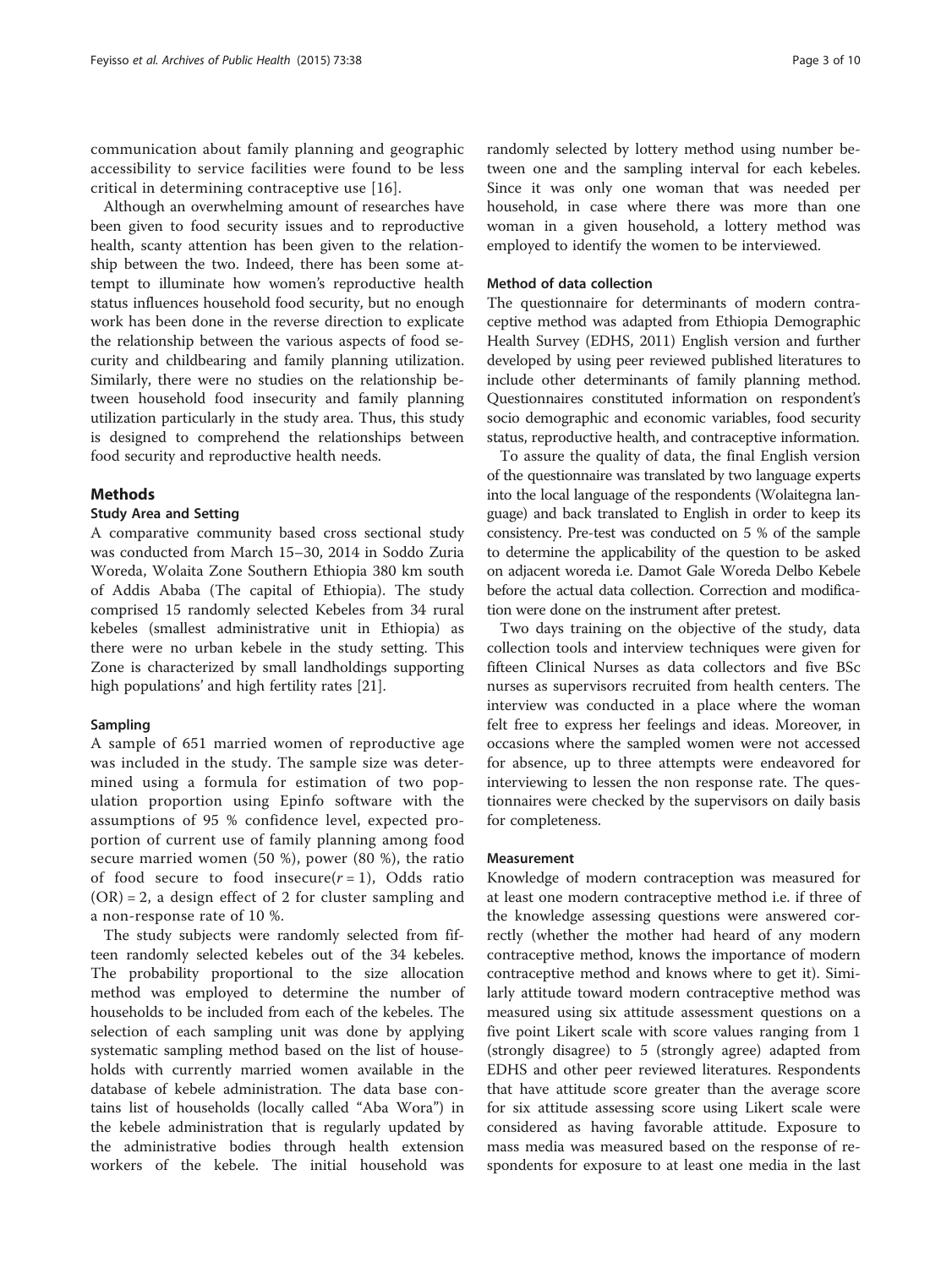six months. Discontinuation of modern contraceptive method was a unit variable measured by asking about interruption of any modern contraceptive method (MCM) for at least three months after initiation.

The tool for assessment of food security status was adapted from Food and Nutrition Technical Assistance (FANTA) household food insecurity access scale (HFIAS) developed for use in developing country settings, and it is a tool that asks respondents about three domains of food insecurity: (1) experiencing anxiety and uncertainty about the household food supply; (2) altering quality of the diet; (3) reducing quantity of food consumed [[22](#page-9-0)]. The tool consists of nine questions that ask about changes households made in their diet or food consumption patterns due to limited resources to acquire food in the preceding 30 days.

Based on the responses given to the nine questions and frequency of occurrence over the past 30 days, households were given a score that ranges from 0 to 27. A higher HFIAS score is indicative of poorer access to food and greater household food insecurity. For this analysis, households were classified into two groups based on overall distribution of the HFIAS in the sample. The lower the score, the most food secured a household was. Based on the answer to nine occurrence questions and 27 frequency questions; women who responded no to all occurrence questions and those who responded 'yes' to the first occurrence question i.e. "In the past four weeks, did you worry that your household would not have enough food?" and responded only 'rarely' to frequency questions were classified as food secured.

## Data analysis

The data template format was prepared in Epidata version 3.1 and the data was entered into the software with caution. The completeness of the data were checked. Errors related to inconsistency were verified using data cleansing method. The data were exported to statistical package for social sciences (SPSS) version 20(Illinois Chicago), categorized and sorted to facilitate its analysis.

Descriptive statistics were computed for household food insecurity, socio-demographic characteristics and family planning use. Food-insecure and food-secure households were compared with the logistic regression and chi-square test for proportions through different characteristics of respondents. Some of reproductive health related characteristics of respondents; namely Antenatal care (ANC) follow up, place of delivery of the last child and previous history of child death, were also compared between the two groups. Logistic regression, specifically binary was used to identify factors that were associated with family planning utilization to select variables for multiple logistic regressions. Variables with  $p$ -value of  $< 0.25$  on binary logistic regression were taken into multivariable logistic regression models to assess the association between independent variables and the outcome variable (modern family planning practice).

Crude and adjusted odds ratios with their corresponding 95 % confidence intervals were computed. A  $P$ -value  $\leq 0.05$  was considered statistically significant in this study. Efforts were made to assess whether the necessary assumptions for the application of multiple logistic regression are fulfilled. In this regard, the Hosmer and Lemeshow's goodness-of-fit test was done to check the fitness of the model. Interaction between different predictor variables was checked.

# Ethical considerations

Ethical clearance was obtained from the Ethical Review Committee of Jimma University College of Public Health and Medical Science and letter of permission was obtained from Wolaita Zone Health Office and Soddo Zuria Woreda health office. Informed oral consent was also obtained from each study subject prior to interview and the purpose of the study explained to the respondents.

#### Results

A total 651 women were involved in the study giving a response rate of 100 %. Concerning socio-demographic characteristics of the respondents a little over half of the respondents had no education 339(52.1 %).Occupationally more than half of the study subjects 386(59.3 %) were housewives and farmers' women accounts for 161(24.7 %) of the study subjects. The prevalence of household food insecurity was 60.5 % (Table [1\)](#page-4-0).

Regarding their reproductive health experiences, 15.6 % of food secure mothers and 18.7 % of food insecure mothers reported to have at least one experience of unintended pregnancy and this is relatively lower when compared with national level which is 25 %. Regarding ANC follow up 72.4 % of food secure mothers and 56.7 % of food insecure have ANC visit for their last pregnancy. Nearly three fourth, 73.9 % of mothers reported to have delivered their last child at home, which accounts 65.9 % of food secure mothers and 79.2 % of food insecure. The history of child death was also asked and the respondents reported that 12.4 % of food secure and 16.8 % of food insecure have at least one experience of child death (Table [2](#page-4-0)).

On behalf of contraceptive characteristics about 38.6 % of women from the study subjects were currently using modern contraceptive method in the study area and it is 52.0 % among women from food secure households and 29.7 % among women from food insecure households. The most common reason for mothers not using modern family planning is a need for more children 28.5 % followed by religious prohibition 20.3 %. About 96.9 % of women from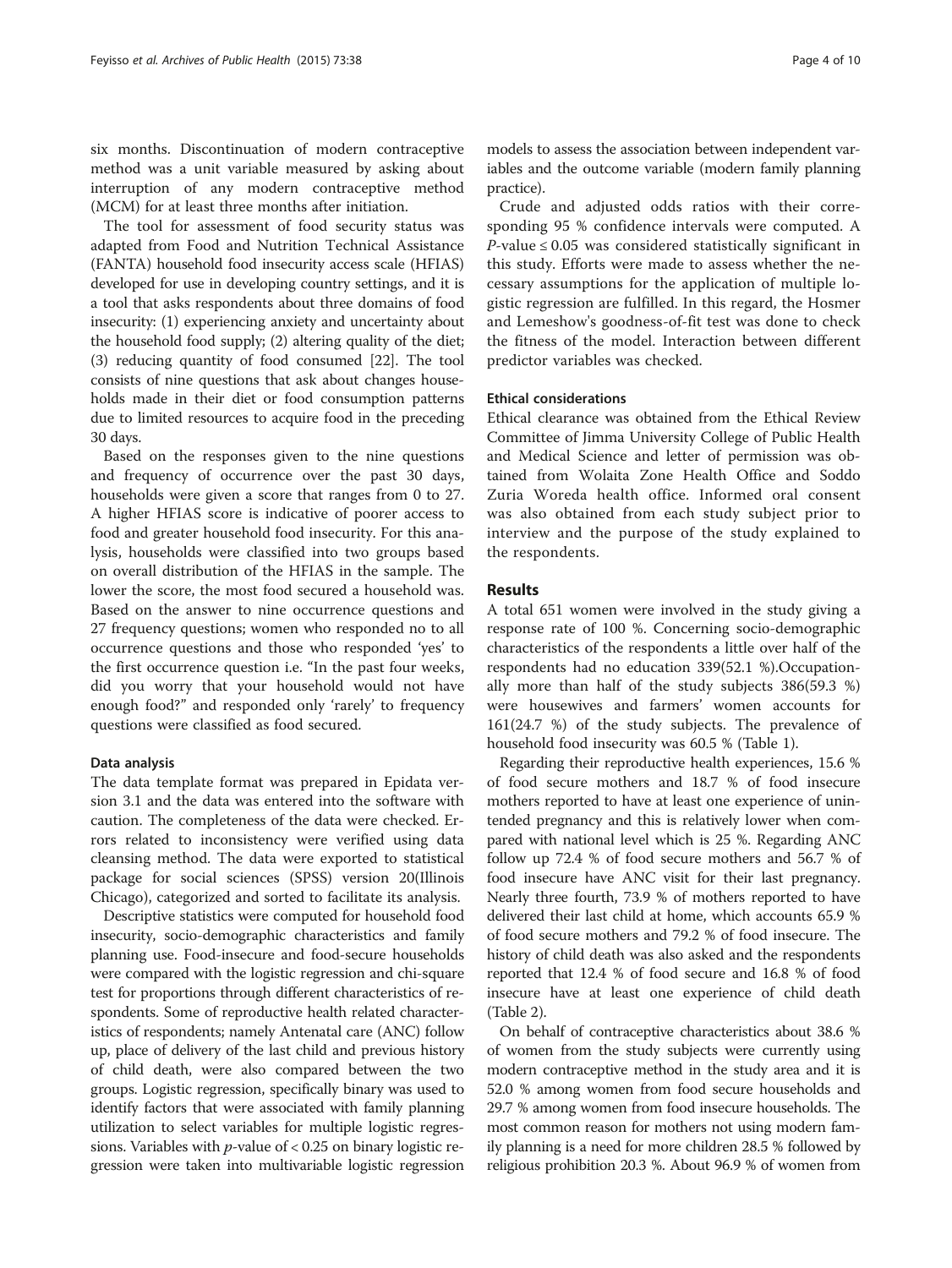<span id="page-4-0"></span>

| <b>Table 1</b> Socio-demographic characteristics of respondents by |
|--------------------------------------------------------------------|
| Food Security Status category; Soddo Zuria Woreda, South           |
| Ethiopia, March 2014                                               |

| Characteristics                    | Food secure<br>$n\frac{9}{6}$ | Food insecure<br>$n\left(\%\right)$ | Total N (%) |
|------------------------------------|-------------------------------|-------------------------------------|-------------|
| Age group<br>$(n = 651)$           | 257                           | 394                                 | 651         |
| $\leq 20$                          | 12(4.7)                       | 29(7.4)                             | 41(6.3)     |
| $21 - 25$                          | 14(5.4)                       | 81(20.6)                            | 95(14.6)    |
| $26 - 30$                          | 81(31.5)                      | 129(32.7)                           | 210(32.3)   |
| $31 - 35$                          | 61(23.7)                      | 70(17.8)                            | 131(20.1)   |
| $35 - 40$                          | 63(24.5)                      | 55(14.0)                            | 118(18.1)   |
| $\geq 40$                          | 26(10.1)                      | 30(7.6)                             | 56(8.6)     |
| Educational status<br>$(n = 651)$  | 257                           | 394                                 | 251         |
| no education                       | 127(49.4)                     | 212 (53.8)                          | 339(52.1)   |
| Primary                            | 112(43.6)                     | 158(40.1)                           | 270(41.5)   |
| Secondary and above                | 18(7.1)                       | 24(6.1)                             | 42(6.4)     |
| Occupational status<br>$(n = 651)$ | 257                           | 394                                 | 651         |
| House wife                         | 158(61.9)                     | 228(57.9)                           | 386(59.3)   |
| Farmer                             | 68(26.5)                      | 93(23.6)                            | 161(24.7)   |
| Merchant                           | 10(3.9)                       | 35(8.9)                             | 45(6.9)     |
| Employed                           | 10(3.9)                       | 16(4.0)                             | 26(4.0)     |
| Others <sup>a</sup>                | 11(4.1)                       | 22(5.6)                             | 33(5.1)     |
| Religion<br>$(n = 651)$            | 257                           | 394                                 | 651         |
| Protestant                         | 168(65.4)                     | 229(58.1)                           | 397(61.0)   |
| Orthodox                           | 74(28.8)                      | 116(29.4)                           | 190(29.2)   |
| Catholic                           | 12(4.7)                       | 40(10.2)                            | 52(8.0)     |
| Others <sup>b</sup>                | 3(1.2)                        | 9(2.3)                              | 12(1.8)     |

Table 2 Reproductive characteristics of respondents by Food Security Status category; Soddo Zuria Woreda, South Ethiopia, March 2014

| Characteristics                     | Food secured<br>$n\llap{$\otimes$}$ | Food insecured<br>$n\llap{$\otimes$}$ | Total $n$ (%)   |
|-------------------------------------|-------------------------------------|---------------------------------------|-----------------|
| Age at marriage<br>$(n = 645)$      | 256                                 | 389                                   | 645             |
| < 18                                | 26(10.2)                            | 74(19.0)                              | 100(15.5)       |
| $\geq$ 18                           | 230(89.8)                           | 315(81.0)                             | 545(84.5)       |
| 230(89.8)                           |                                     |                                       |                 |
| Mean                                | $20.88 \pm 3.3$                     | $19.73 \pm 2.9$                       | $20.19 \pm 3.1$ |
| Age at delivery<br>$(n = 604)$      | 244                                 | 360                                   | 604             |
| < 18                                | 7(2.9)                              | 25(6.9)                               | 32(5.3)         |
| $\geq 18$                           | 237(97.1)                           | 335(93.1)                             | 257(94.7)       |
| Mean                                | $22.46 \pm 3.3$                     | $21.23 \pm 2.9$                       | $21.73 \pm 3.1$ |
| Unintended Pregnancy<br>$(n = 624)$ | 250                                 | 374                                   | 624             |
| Yes                                 | 39(15.6)                            | 70(18.7)                              | 109(17.5)       |
| No                                  | 211(84.4)                           | 304(81.8)                             | 515(82.5)       |
| ANC follow up<br>$(n = 624)$        | 250                                 | 374                                   | 624             |
| Yes                                 | 181(72.4)                           | 212(56.7)                             | 393(63.0)       |
| <b>No</b>                           | 69(27.6)                            | 162(43.3)                             | 231(37.0)       |
| Place of delivery<br>$(n = 620)$    | 250                                 | 370                                   | 620             |
| Home                                | 164(65.6)                           | 294(79.5)                             | 458(73.9)       |
| Institutional                       | 86(34.4)                            | 76(20.5)                              | 162(26.1)       |
| Child death<br>$(n = 626)$          | 250                                 | 376                                   | 626             |
| Yes                                 | 31(12.4)                            | 63(16.8)                              | 94(15.0)        |
| No                                  | 219(87.6)                           | 313(83.2)                             | 532(85.0)       |

<sup>a</sup>Daily laborers and others <sup>b</sup>Muslims and others

food secure households and 86.8 % of food insecure had knowledge of modern contraceptive method. Information about exposure to mass media shows that 95.6 % of women from food secure households and 82.5 % of women from food insecure households had history of exposure to at least one media within the last six months (Table [3](#page-5-0)).

On bivariate analysis some of the respondent's characteristics show variation between food secure and food insecure households. The proportion of women marrying before 18 years of age is higher for food insecure households,  $p = 0.002$ . On the other hand the proportion of women having unintended pregnancy was insignificantly different between the two groups: 15.6 % among food secure and 18.7 % among food insecure,  $(P = 0.16)$ . Majority of women from food secure households (72.4 %) had at least one ANC visit compared to women from food insecure households which was 56.7 %  $(P < 0.001)$ . The proportion of

women who have delivered their last child at a health institution was significantly smaller among food insecure households (20.5 %) as compared to women from food secure households  $(34.4 %)$  with  $(P < 0.001)$ . The proportion of women using modern contraceptive method was significantly different among women from food secure (52.0 %) and food insecure (29.7 %) households ( $p < 0.001$ ) and among ever users of modern contraceptive method discontinuation rate is higher for women from food insecure households (50.5 %) compared to food secure households (36.9 %) with  $(P = 0.003)$  (Table [4\)](#page-5-0).

Concerning the association between modern contraceptive utilization and respondents characteristics, the results from binary logistic regression showed that household food security  $(P < 0.001)$ , ANC visit  $(P < 0.001)$ , place of delivery ( $P < 0.001$ ), knowledge of modern contraceptive method (P < 0.001), attitude toward modern contraceptive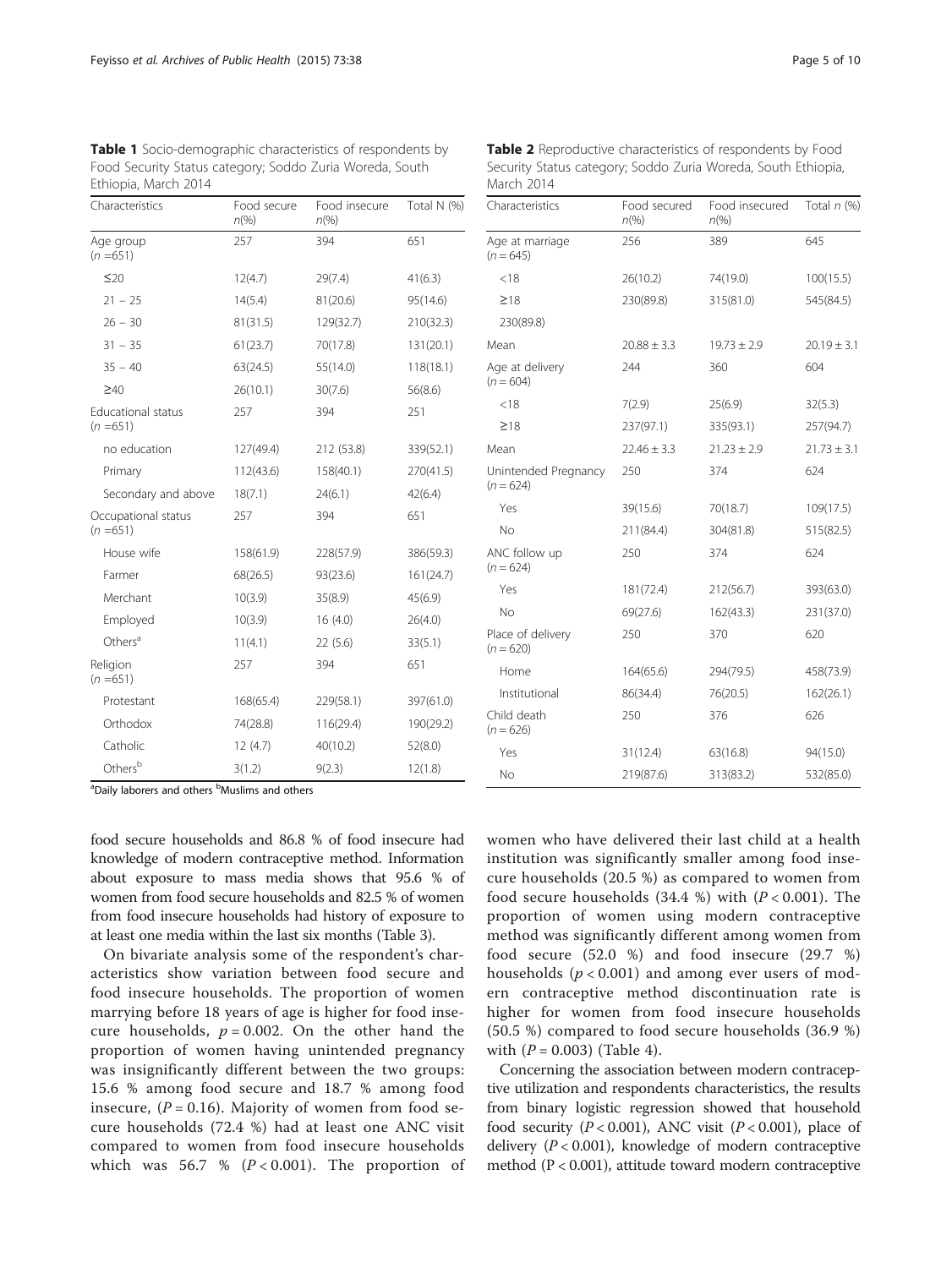| Zuria Woreda, South Ethiopia, March 2014 |                               |                                     |               |
|------------------------------------------|-------------------------------|-------------------------------------|---------------|
| Characteristics                          | Food secure<br>$n\frac{9}{6}$ | Food insecure<br>$n\left(\%\right)$ | Total<br>n(%) |
| Media Exposure<br>$(n = 633)$            | 250                           | 383                                 | 633           |
| Yes                                      | 239(95.6)                     | 316(82.5)                           | 555(87.7)     |
| <b>No</b>                                | 11(4.4)                       | 67(17.5)                            | 78(12.3)      |
| Attitude toward MCM<br>$(n = 633)$       | 250                           | 383                                 | 633           |
| Favorable                                | 242(96.8)                     | 362(94.5)                           | 604(95.4)     |
| Unfavorable                              | 8(3.2)                        | 21(5.5)                             | 29(4.6)       |
| MCM use<br>$(n = 632)$                   | 252                           | 380                                 | 632           |
| Yes                                      | 131(52.0)                     | 113(29.7)                           | 244(38.6)     |
| <b>No</b>                                | 121(48.0)                     | 267(70.3)                           | 388(61.4)     |
| Ever use of MCM<br>$(n = 629)$           | 250                           | 379                                 | 629           |
| Yes                                      | 203(81.2)                     | 283(74.7)                           | 486/(77.3)    |
| N <sub>o</sub>                           | 47(18.8)                      | 96(25.3)                            | 143(22.7)     |
| Discontinuation of MCM<br>$(n = 486)$    | 203                           | 283                                 | 486           |
| Yes                                      | 75(36.9)                      | 143(50.5)                           | 218(44.9)     |
| <b>No</b>                                | 128(63.1)                     | 140(49.5)                           | 268(55.1)     |
| Knowledge MCM<br>$(n = 651)$             | 257                           | 394                                 | 651           |
| Yes                                      | 249(96.9)                     | 342(86.8)                           | 591(90.8)     |
| <b>No</b>                                | 8(3.1)                        | 52(13.2)                            | 60(9.2)       |

<span id="page-5-0"></span>Table 3 Modern contraceptive method related information of respondents by Food Security Status of the respondents; Soddo

method ( $P< 0.001$ ), exposure to media ( $P< 0.001$ ), discussion with partner  $(P < 0.001)$  and total number of birth  $(P < 0.001)$  were significantly associated with modern contraceptive method (Table [5\)](#page-6-0).

After adjusting all the other variables in the multivariable logistic regression model household food insecurity, delivery place of the last child, religion of the respondent, media exposure, antenatal care (ANC) follow up and discussion with husband about modern contraceptive methods (MCM) of the respondents were independently associated with modern contraceptive use. Women from food secure households were 1.7 times more likely to use MCM compared to women from food insecure households [adjusted odds ratio (AOR): 1.69, (confidence interval (CI): 1.03, 2.66). Mothers who had at least one ANC follow up were nearly five times more likely to use MCM when compared to women who have no any ANC visit [AOR: 4.56, (CI: 2.45, 7.05)]. Concerning place of delivery, the likelihood of using MCM decrease by 92 % for those women who delivered their last child at home compared to institutional delivery,

| Variables                                 | Food secure<br>n (%) | Food insecure<br>n(%) | $X^2$        | P        |
|-------------------------------------------|----------------------|-----------------------|--------------|----------|
| Age at marriage<br>$(n = 645)$            | 256                  | 389                   |              |          |
| < 18                                      | 26(10.2)             | 74(19.0)              | 9.2          | 0.002    |
| $\geq$ 18                                 | 230(89.8)            | 315(81.0)             |              |          |
| Unintended Pregnancy<br>$(n = 624)$       | 250                  | 374                   |              |          |
| Yes                                       | 39(15.6)             | 70(18.7)              | 1.956        | 0.162    |
| No                                        | 211(84.4)            | 304(81.8)             |              |          |
| ANC <sup>a</sup> follow up<br>$(n = 624)$ | 250                  | 374                   |              |          |
| Yes                                       | 181(72.4)            | 212(56.7)             | 12.43        | ≤0.00001 |
| No                                        | 69(27.6)             | 162(43.3)             |              |          |
| Place of delivery<br>$(n = 620)$          | 250                  | 370                   |              |          |
| Home                                      | 164(65.6)            | 294(79.5)             | 14.85        | ≤0.00001 |
| Institutional                             | 86(34.4)             | 76(20.5)              |              |          |
| History of Child<br>$death(n = 626)$      | 250                  | 376                   |              |          |
| Yes                                       | 31(12.4)             | 63(16.8)              | 2.23         | 0.14     |
| No                                        | 219(87.6)            | 313(83.2)             |              |          |
| MCM <sup>b</sup> use<br>$(n = 632)$       | 252                  | 380                   |              |          |
| Yes                                       | 131(52.0)            | 113(29.7)             | 31.64        | ≤0.0001  |
| Nο                                        | 121(48.0)            | 267(70.3)             |              |          |
| Discontinuation of<br>MCM ( $n = 486$ )   | 203                  | 283                   |              |          |
| Yes                                       | 75(36.9)             | 143(50.5)             | 8.82         | 0.003    |
| No                                        | 128(63.1)            | 140(49.5)             |              |          |
| Discussion MCM<br>$(n = 643)$             | 256                  | 387                   |              |          |
| Yes                                       | 167(65.2)            | 200(51.7)             | 11.555 0.001 |          |
| No                                        | 89(34.8)             | 187(48.3)             |              |          |
| Knowledge MCM<br>$(n = 651)$              | 257                  | 394                   |              |          |
| Yes                                       | 249(96.9)            | 342(86.8)             | 18.90        | ≤0.0001  |
| No                                        | 8(3.1)               | 52(13.2)              |              |          |

<sup>a</sup> ANC = Antenatal care <sup>b</sup>MCM = Modern contraceptive method

[AOR: 0.08 (CI: 0.03, 0.13)]. Exposure to mass media has also significant effect on MCM utilization. Women who were exposed to at least one media in the last six months were about 5 times more likely to use MCM than those who have no any history of exposure [AOR: 4.92, (CI: 1.84, 13.79)]. Discussion between couples is also positively associated with modern contraceptive method utilization [AOR: 3.07, (CI: 1.86, 5.22)] (Table [6](#page-6-0))

Table 4 Respondents reproductive and contraceptive related characteristic by food security status Zuria Woreda, South Ethiopia, March 2014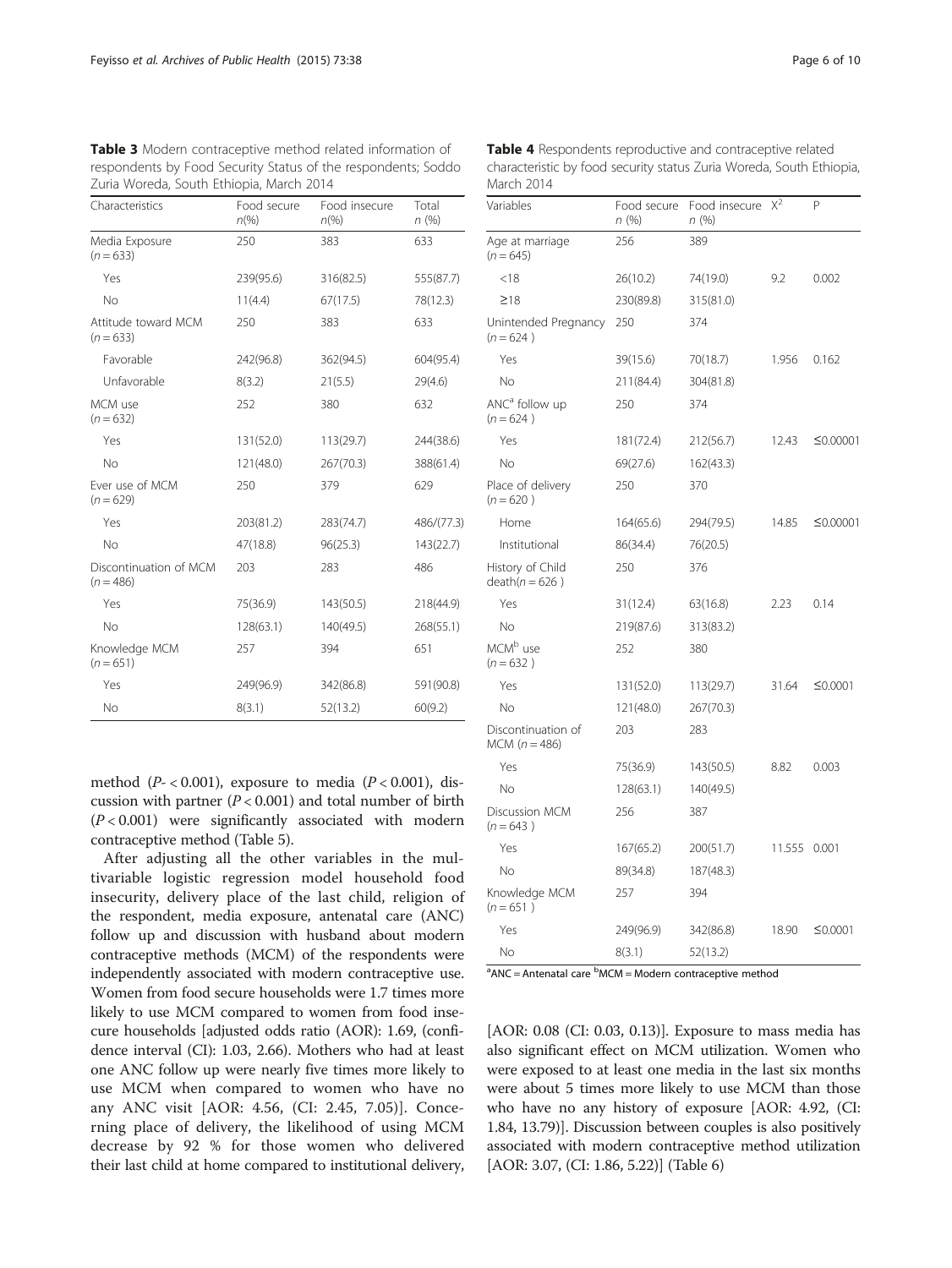| Characteristics                                        | Current users | Non-users | COR [95 % CI]           |
|--------------------------------------------------------|---------------|-----------|-------------------------|
|                                                        | $n\,%$        | $n\%$     |                         |
| Household food security<br>$(n = 632)$                 | 244           | 388       |                         |
| Food secure                                            | 131(53.7)     | 121(31.2) | 2.56<br>(1.84, 3.56)    |
| Food insecure                                          | 113(46.3)     | 267(68.8) | 1.00                    |
| ANC follow up<br>$(n = 608)$                           | 242           | 366       |                         |
| Yes                                                    | 199(82.2)     | 186(50.8) | 4.48<br>(3.04, 6.60)    |
| No                                                     | 43(17.8)      | 180(49.2) | 1.00                    |
| Place of delivery<br>$(n = 604)$                       | 241           | 363       |                         |
| Home                                                   | 115(47.7)     | 332(91.5) | 0.085<br>(0.05, 0.13)   |
| Institutional                                          | 126(52.3)     | 31(8.5)   | 1.00                    |
| Knowledge of MCM<br>$(n = 632)$                        | 244           | 388       |                         |
| Yes                                                    | 231(94.7)     | 349(89.9) | 2.10<br>(1.01, 4.36)    |
| No                                                     | 13(5.3)       | 39(10.1)  | 1.00                    |
| Exposure to mass media<br>$(n = 628)$                  | 250           | 386       |                         |
| Yes                                                    | 229(95.4)     | 326(84.0) | 3.959<br>(2.04, 7.68)   |
| No                                                     | 11(4.6)       | 62 (16.0) | 1.00                    |
| Attitude of MCM<br>$(n = 628)$                         | 240           | 388       |                         |
| Favorable                                              | 238(99.2)     | 361(93.0) | 8.9<br>(2.10, 37.78)    |
| Unfavorable                                            | 2(0.8)        | 27(7.0)   | 1.00                    |
| History of Child death<br>$(n = 610)$                  | 241           | 369       |                         |
| Yes                                                    | 29(12.0)      | 59(16.0)  | 0.72<br>(0.45, 1.16)    |
| No                                                     | 212(88.0)     | 310(84.0) | 1.00                    |
| Discussion with<br>their husband on MCM<br>$(n = 631)$ | 243           | 388       |                         |
| Yes                                                    | 181(74.5)     | 174(44.8) | 3.59<br>(2.53, 5.10)    |
| No                                                     | 62(25.5)      | 214(55.2) | 1.00                    |
| Total Number of birth<br>$(n = 606)$                   | 241           | 365       |                         |
| 3 and below                                            | 114(47.3)     | 227(62.2) | 1.00                    |
| 3 to five                                              | 87(36.1)      | 90(24.7)  | 1.659<br>(1.031, 2.671) |
| above five                                             | 40(16.6)      | 48(13.2)  | 0.862<br>(0.516, 1.44)  |

<span id="page-6-0"></span>Table 5 Bivariate model of factors associated with modern contraceptive utilization of respondents by category; Soddo Zuria Woreda, South Ethiopia, March 2014 Table 6 Predictors<sup>a</sup> of modern contraceptive use among women in reproductive age group Soddo Zuria Woreda, South Ethiopia, March 2014

| Variables                               | Current use of<br>modern<br>contraceptive | Current use of<br>modern<br>contraceptive | Adjusted<br>OR(Cl)    |
|-----------------------------------------|-------------------------------------------|-------------------------------------------|-----------------------|
|                                         | Yes                                       | No                                        |                       |
|                                         | no. (%)                                   | no. (%)                                   |                       |
| Food security<br>status ( $n = 632$ )   | 244                                       | 388                                       |                       |
| Food secured                            | 131(53.7)                                 | 121(31.2)                                 | 1.69<br>(1.03, 2.66)  |
| Food insecured                          | 113(46.3)                                 | 267(68.8)                                 | 1.00                  |
| Discussion on<br>$MCM (n = 631)$        | 243                                       | 388                                       |                       |
| Yes                                     | 181(74.5)                                 | 174(44.8)                                 | 3.07<br>(1.80, 5.20)  |
| No                                      | 62(25.5)                                  | 214(55.2)                                 | 1.00                  |
| ANC follow up<br>$(n = 608)$            | 242                                       | 366                                       |                       |
| Yes                                     | 199(82.2)                                 | 186(50.8)                                 | 4.56<br>(2.64, 7.05)  |
| <b>No</b>                               | 43(17.8)                                  | 180(49.2)                                 | 1.00                  |
| Exposure to mass<br>media ( $n = 628$ ) | 240                                       | 388                                       |                       |
| Yes                                     | 229(95.4                                  | 326(84.0)                                 | 4.92<br>(1.84, 13.79) |
| <b>No</b>                               | 11(4.6)                                   | 62 (16.0)                                 | 1.00                  |
| Place of delivery<br>$(n = 604)$        | 241                                       | 363                                       |                       |
| Home                                    | 115(47.7)                                 | 332(91.5)                                 | 0.08<br>(0.03, 0.13)  |
| Institutional                           | 126(52.3)                                 | 31(8.5)                                   | 1.00                  |

<sup>a</sup>Controlled for age, educational status, occupation, religion, age at marriage, age at delivery, number of currently alive children, knowledge, and source of income

#### **Discussion**

In Ethiopia only three in every ten (29 %) of currently married women were using contraceptive method. About 93 % of these methods were modern methods i.e. 27 % out of 29 %. About twenty-five percent of currently married women have an unmet need for family planning services [[9](#page-8-0)]. In this study the prevalence of modern contraceptive method use is relatively higher than the national and regional contraceptive prevalence level. It is also relatively higher than the prevalence in rural area of Butajira from previous study done on determinants of low family planning use and high unmet need [[20](#page-9-0)]. Similarly, from our study other maternal health services like ANC and institutional delivery are also higher than the national level.

The result of this study showed that women from food secure households were about 1.7 times more likely to use modern contraception than women from food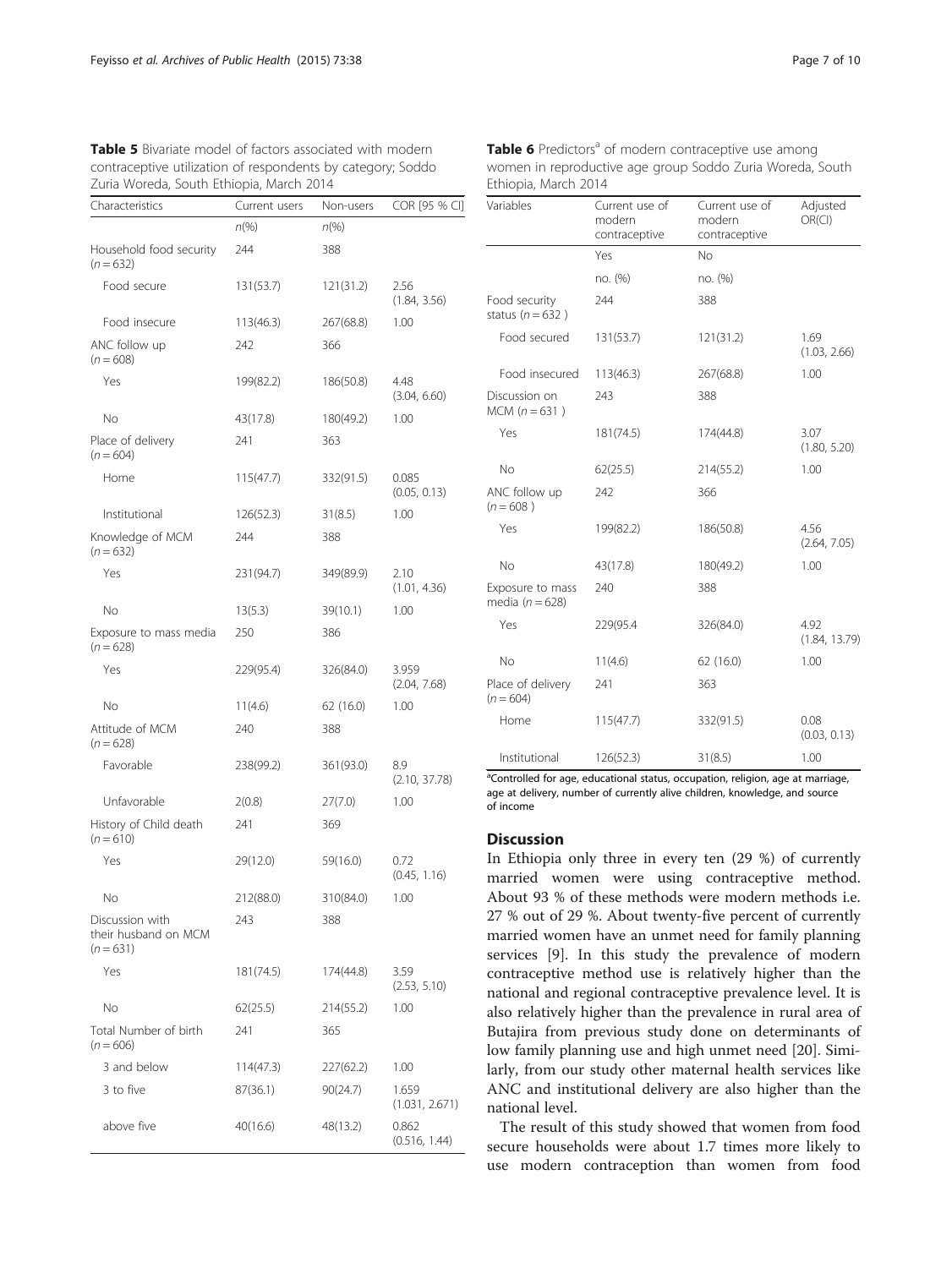insecure households. Although there were no studies that show the relation between food insecurity and modern contraceptive use some previous studies show that poorer women were less likely to use modern contraceptive method and women with higher income are more likely to use contraception compared to the poor women [[16\]](#page-8-0). In study done on utilization of family planning services by married Sudanese women of reproductive age; women with a higher socioeconomic status were found to be more likely to use modern methods of family planning than their counterparts [[14](#page-8-0)]. In addition to this when poor people use modern contraceptives, their continuation rates are also often low [\[6](#page-8-0)]. Among ever users of modern contraceptive in this study larger number of women from food insecure households, about 50.5 %, had discontinued using modern contraceptive method as compared to women from food secure households which is only 36.9 % had discontinued using modern contraceptive method.

This finding has important implication especially in Ethiopia, which is one of the world's most food insecure countries with problems along all key dimensions of food security[[22\]](#page-9-0) where one in ten Ethiopians is chronically food insecure. With almost half its people under the age of 15 and an average fertility rate of nearly five (4.8) children per woman, Ethiopia's population is the fifth fastest growing in the world [[7\]](#page-8-0). The combined effect of high prevalence of food insecurity and a youthful population with potential for population momentum poses arguments on the need for devising appropriate intervention strategies to promote use of modern family planning methods especially in food insecure areas to curb the synergistic negative consequences of both problems.

The study also found that women who have discussion with their husband were about 3 times more likely to use modern contraceptive method. Spousal discussion about family planning and contraceptive practice was documented to be crucial for the wider acceptance of contraceptive practice and lessening partners' fertility intention in developing countries [[23, 24\]](#page-9-0). A study done on awareness and determinants of family planning practice in Jimma, Ethiopia indicated that the percentage of women who used modern contraceptives was higher among those who had discussed family planning with their husbands than among those who had not [\[25](#page-9-0)]; in agreement with the study done in Butajira that showed a positive association between couple's discussion on family planning and contraception [\[20](#page-9-0)].

Utilization of other health services like previous attendance of ANC, post natal care (PNC), and delivery at health institution and attendance of immunization services were found to have statistically significant association to the current use of modern contraception. In this study ANC follow up and institutional delivery were found to be statistically significant. Regarding ANC follow up and modern contraceptive method use the women who have at least one ANC follow up are more likely to use modern contraceptive method compared to those who have no any ANC follow and women who delivered at home were also less likely to use modern contraceptive compared to those that delivered at health institution. It may be that women who deliver at health institutions receive more exposure to family planning information compared to those who deliver at home. Information about public exposure to messages through a particular medium allows policy makers to ensure the use of the most effective means of communication for various target groups in the population and it is one of the enabling factors for proper utilization of modern contraceptive method [[9\]](#page-8-0). In this study women that have exposure to media were about five times more likely to use modern contraceptive method. In study done in Wolaita Soddo Town south west Ethiopia women who have radio and television were about three times more likely to use contraceptive method as compared to those who have not [\[26](#page-9-0)].

The study on family planning knowledge and current use of contraception among the Mru indigenous women in Bangladesh also shows that women who have exposure to mass media were six times more likely to use contraceptive methods [\[27](#page-9-0)]. Study done on factors influencing contraceptive use among young women in urban squatter settlements of Karachi, Pakistan stated that women were more likely to use contraceptives when messages of family planning were delivered through media [[28](#page-9-0)].

In Ethiopia national health policy gives a high priority to the democratization and decentralization of the health service systems and one of targets of the Ministry of Health, with respect to improving maternal and child health, is to increase the contraceptive prevalence rate (CPR) to 66 percent by 2015 [[29\]](#page-9-0). This study showed that households' food insecurity significantly affects modern contraceptive method use and its continuation. Hence any program whether governmental or non-governmental that wants to improve modern contraceptive method use and its continuation should consider food security status of the area while planning for family planning service and should cooperatively work with agricultural offices.

Strong emphasis should be given to active involvement of women in productive activities like Productive Safety Net Program that is being practiced in the country with the aim of enabling the rural poor facing chronic food insecurity to resist shocks, create assets and become food self sufficient. Woreda Health Office should also give emphasis to modern contraceptive use related reproductive health services like ANC and place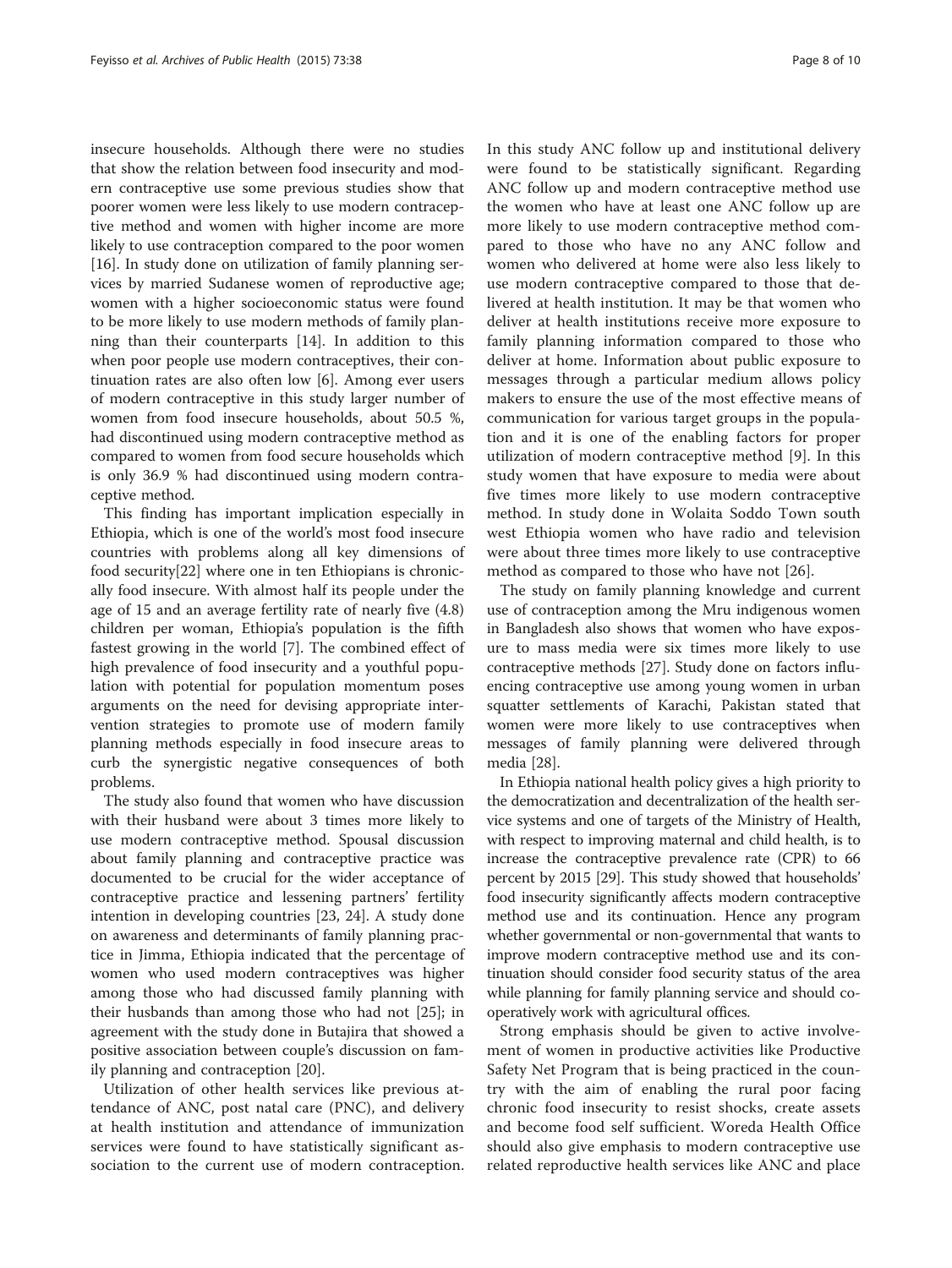<span id="page-8-0"></span>of delivery. ANC follow up and institutional deliveries show significant improvement in modern contraceptive method use. Therefore improving the rate of ANC follow up and institutional delivery may highly improve utilization of modern contraceptive method. Awareness creation on the importance of discussing on reproductive health issue for both mothers and their husbands and encouraging women in discussions about modern contraceptive methods with health professional should be encouraged.

#### Strength and limitation

There were no non respondent from the sample and all of the probably selected individuals were interviewed. The study was comparative in nature and efforts were made to show the difference in different characteristics of the respondents in the two groups. By controlling for confounders as much as possible the difference in MCM utilization among the two groups was assessed. We admit a number of limitations in our study. Although we used standardized tool to assess food security status there may be possibility of some misclassification. Household Food Insecurity Access Scale measures acute food insecurity as it asks food access within the last one month. In addition, our analysis was based on crosssectional data whereas data capturing seasonal trends are needed to fully understand the relationship between modern contraceptive use and household food insecurity. The cross-sectional nature of the data also limits our ability to draw any causal conclusions i.e. failure to use modern contraceptive that leads to large family size resulting in food insecurity may be the case.

# Conclusion

Overall, the study showed that food insecurity is a significant barrier to use of modern contraceptive methods. Not only family planning method use, but also women from food insecure households were less likely to practice other reproductive services like antenatal care and institutional delivery. Food security interventions should integrate appropriate strategies for enhancing use of modern contraceptive methods in food insecured areas.

#### Abbreviations

EC: Ethiopian calendar; FAO: Food and Agricultural Organization; FP: Family planning; HIV/AIDS: Human immunodeficiency virus/ Acquired immunodeficiency syndrome; IUDs: Intrauterine devices; NGO: Non-Governmental Organization; MFP: Modern family planning; PNC: Post-natal care; SNNPR: Southern Nations Nationalities and Peoples Representative; UN: United Nations; WHO: World Health Organization; PATH: Program for appropriate technology in health.

#### Competing interests

The authors declare that they have no competing interests.

#### Authors' contributions

MF conceived and designed the study, performed analysis and interpretation of data and critically reviewed the manuscript. TB and AT assisted with the design conception, analysis, interpretation of data and draft the manuscript and critically reviewed the article. YA assisted in analysis, interpretation and in drafting and reviewing of the manuscript. All authors read and approved the final manuscript.

#### Acknowledgements

We would like to thank Jimma University, College of Public Health & Medical Sciences for funding this research. We extend our deepest gratitude to supervisors, data collectors and respondents who participated on this study. We would also like to thank Soddo Zuria Woreda administration office. Finally our gratitude also goes to Mr. Hailesilasie Beyene, from Jimma University, an English language expert who reviewed the article for language edition.

#### Author details

<sup>1</sup>Department of Public Health, College of Health Sciences and Medicine, Dilla University, Dilla, Ethiopia. <sup>2</sup> Department of Population and Family Health, Jimma University, Jimma, Ethiopia.

# Received: 8 December 2014 Accepted: 10 August 2015

#### References

- 1. Bandura A. Environmental sustainability by social cognitive deceleration of population growth. Psychol. Sustain. Dev. 2002b; 209–238.
- 2. Bremner J. Population and food security: Africas chalenge [Internet]. 2012. Available from: [http://www.prb.org/Publications/Reports/2012/population](http://www.prb.org/Publications/Reports/2012/population-food-security-africa-part1.aspx)[food-security-africa-part1.aspx](http://www.prb.org/Publications/Reports/2012/population-food-security-africa-part1.aspx)
- 3. FHI360. Facts for Family Planning [Internet]. Durham, North Carolina: Communication for Change Project; 2013. Available from: [https://](https://www.fphandbook.org/sites/default/files/factsforfamilyplanning_0.pdf) [www.fphandbook.org/sites/default/files/factsforfamilyplanning\\_0.pdf](https://www.fphandbook.org/sites/default/files/factsforfamilyplanning_0.pdf)
- 4. Ferdousi S. Unmet need of family Planning among rural women in Bangladesh. Dhaka MedColl. 2010;19(1):11–5.
- 5. United nation. No Title. "Proclamation Teheran." United Nations Action F. Hum. Rights. Newyork: Uited Nation; 1974.
- 6. Bandarage A. "Family Planning." [Internet]. New Dict. Hist. Ideas. Encyclopedia.com; 2005. Available from: <[http://www.encyclopedia.com/topic/](http://www.encyclopedia.com/topic/Family_planning.aspx) [Family\\_planning.aspx>](http://www.encyclopedia.com/topic/Family_planning.aspx).
- 7. Mazur L. Taming Hunger in Ethiopia: The Role of Population Dynamics \_ New Security Beat. Wilson Cent. [Internet]. 2012 May; Available from: [http://www.newsecuritybeat.org/2012/05/taming-hunger-in-ethiopia-the](http://www.newsecuritybeat.org/2012/05/taming-hunger-in-ethiopia-the-role-of-population-dynamics/)[role-of-population-dynamics/](http://www.newsecuritybeat.org/2012/05/taming-hunger-in-ethiopia-the-role-of-population-dynamics/)
- 8. Key Facts and Findings. Global Hunger Index [Internet]. 2009. Available from:<http://ageconsearch.umn.edu/bitstream/56194/2/ghi09.pdf>.
- 9. CSA IM. Ethiopia demographic and health survey 2011 preliminary report. Addis Ababa: CSA IM; 2012.
- 10. TGE. Transitional Government of EthiopiaThe National Population Policy of Ethiopia. Addis Ababa: TGE; 1993.
- 11. Food Security, Sustainable Rural Development and Agriculture. Available from: [http://www.unmillenniumproject.org/reports/tf\\_hunger.htm](http://www.unmillenniumproject.org/reports/tf_hunger.htm)
- 12. Reichlin L. Embracing the Link: Today's Reproductive Health Choices and Tomorrow's Food Security. Hunger andUndernutrition Blog; 2013. Available from: [http://www.aspeninstitute.org/policy-work/global-health](http://www.aspeninstitute.org/policy-work/global-health-development/news/embracinglink-today-s-reproductive-health-choices)[development/news/embracinglink-today-s-reproductive-health-choices](http://www.aspeninstitute.org/policy-work/global-health-development/news/embracinglink-today-s-reproductive-health-choices).
- 13. Donna Clifton, Toshiko Kaneda LA. Family Planning Worldwide. 2008 Data Sheet. Popul. Bull. 2008
- 14. Ibnouf AH, Van den Borne HW, Maarse JAM. Utilization of family planning services by married sudanese women of reproductive age. East Mediterr J. 2007;13(6):1372–81.
- 15. Amit K, Aditya S. Determinants of Unmet Need for Family Planning inBihar (India). 2013;3(2):157–63. Available from: [\(http://www.scirp.org/journal/](http://www.scirp.org/journal/PaperDownload.aspx?paperID=33056) [PaperDownload.aspx?paperID=33056](http://www.scirp.org/journal/PaperDownload.aspx?paperID=33056)
- 16. Lamberte, Exaltacion E, Lee NR, Garganian DCU, Kantner A. Family PlanningService Utilization and Market Segmentation in the Philippines. DHS Further Analysis Reports No. 34. Calverton, Maryland, USA: ORC Macro. 2000. Available from: [http://dhsprogram.com/publications/publication-fa34](http://dhsprogram.com/publications/publication-fa34-further-analysis.cfm#sthash.kq3oQXDA.dpuf) [further-analysis.cfm#sthash.kq3oQXDA.dpuf](http://dhsprogram.com/publications/publication-fa34-further-analysis.cfm#sthash.kq3oQXDA.dpuf)